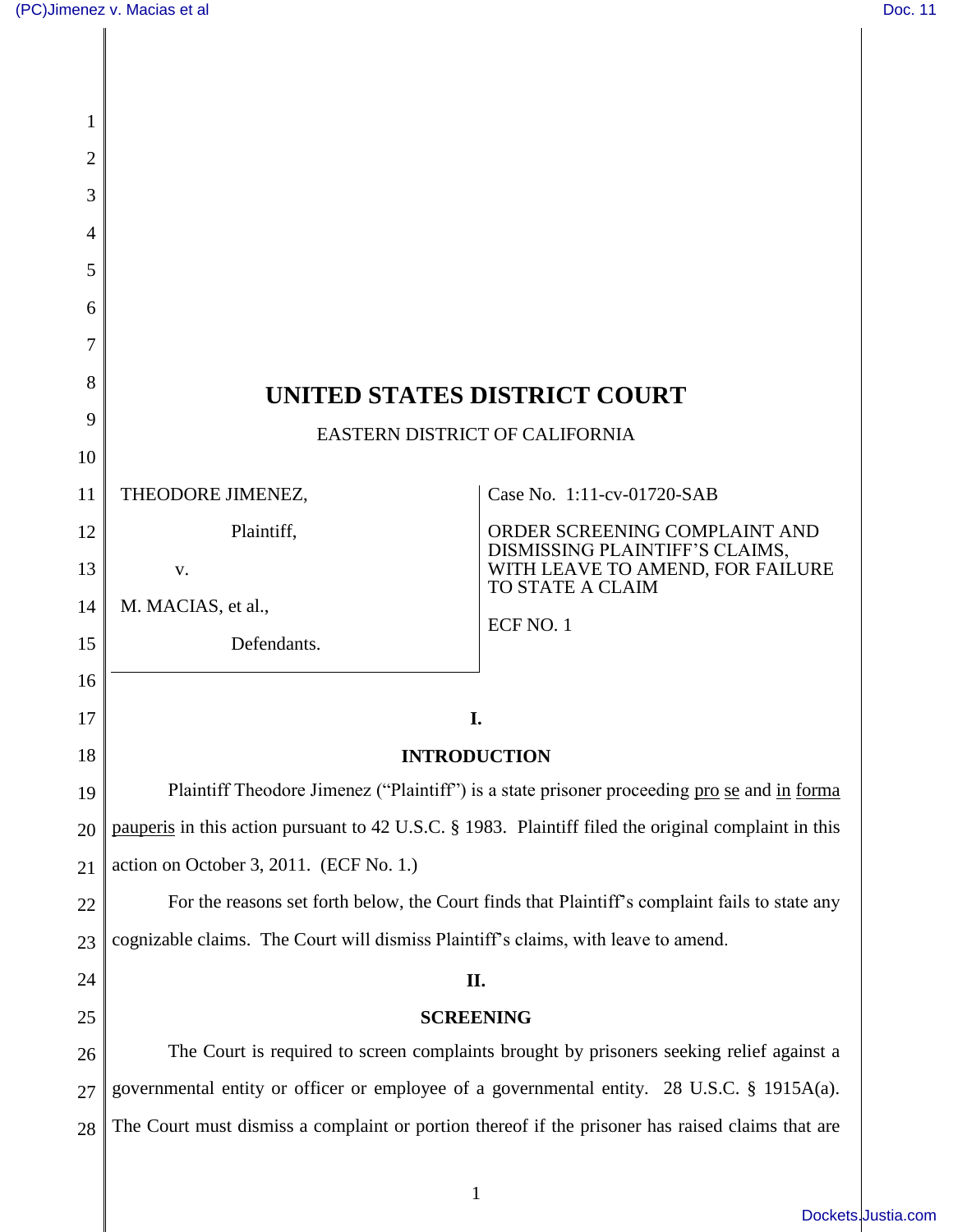1 2 3 legally "frivolous or malicious," that "fail[] to state a claim on which relief may be granted," or that "seek[] monetary relief against a defendant who is immune from such relief." 28 U.S.C. §  $1915(e)(2)(B)$ .

4 5 6 7 8 9 10 A complaint must contain "a short and plain statement of the claim showing that the pleader is entitled to relief. . . ." Fed. R. Civ. P. 8(a)(2). Detailed factual allegations are not required, but "[t]hreadbare recitals of the elements of a cause of action, supported by mere conclusory statements, do not suffice." Ashcroft v. Iqbal, 556 U.S. 662, 678 (2009) (citing Bell Atlantic Corp. v. Twombly, 550 U.S. 544, 555 (2007)). Moreover, Plaintiff must demonstrate that each defendant personally participated in the deprivation of Plaintiff's rights. Jones v. Williams, 297 F.3d 930, 934 (9th Cir. 2002).

11 12 13 14 15 16 17 18 19 Prisoners proceeding pro se in civil rights actions are entitled to have their pleadings liberally construed and to have any doubt resolved in their favor. Wilhelm v. Rotman, 680 F.3d 1113, 1121 (9th Cir. 2012) (citations omitted). To survive screening, Plaintiff's claims must be facially plausible, which requires sufficient factual detail to allow the Court to reasonably infer that each named defendant is liable for the misconduct alleged. Iqbal, 556 U.S. at 678-79; Moss v. U.S. Secret Service, 572 F.3d 962, 969 (9th Cir. 2009). The "sheer possibility that a defendant has acted unlawfully" is not sufficient, and "facts that are 'merely consistent with' a defendant's liability" falls short of satisfying the plausibility standard. Igbal, 556 U.S. at 678; Moss, 572 F.3d at 969.

20

21

# **III.**

#### **PLAINTIFF'S COMPLAINT**

22 23 24 25 The events described in Plaintiff's complaint took place while Plaintiff was incarcerated at Avenal State Prison. Plaintiff names James D. Hartley (warden), M. Macias (correctional officer), B. Minor (sergeant), L. Wood (lieutenant) and M.V. Sexton (captain) as defendants in this action (all defendants collectively referred to as "Defendants").

26 27 28 Plaintiff alleges that on January 14, 2011, he was the victim of an assault by two other prisoners. (Compl.  $\P$  1.) Plaintiff's complaint is not entirely clear, but it appears that Plaintiff complains that he received "a CDC 115 write-up" after the incident and that correctional officers

2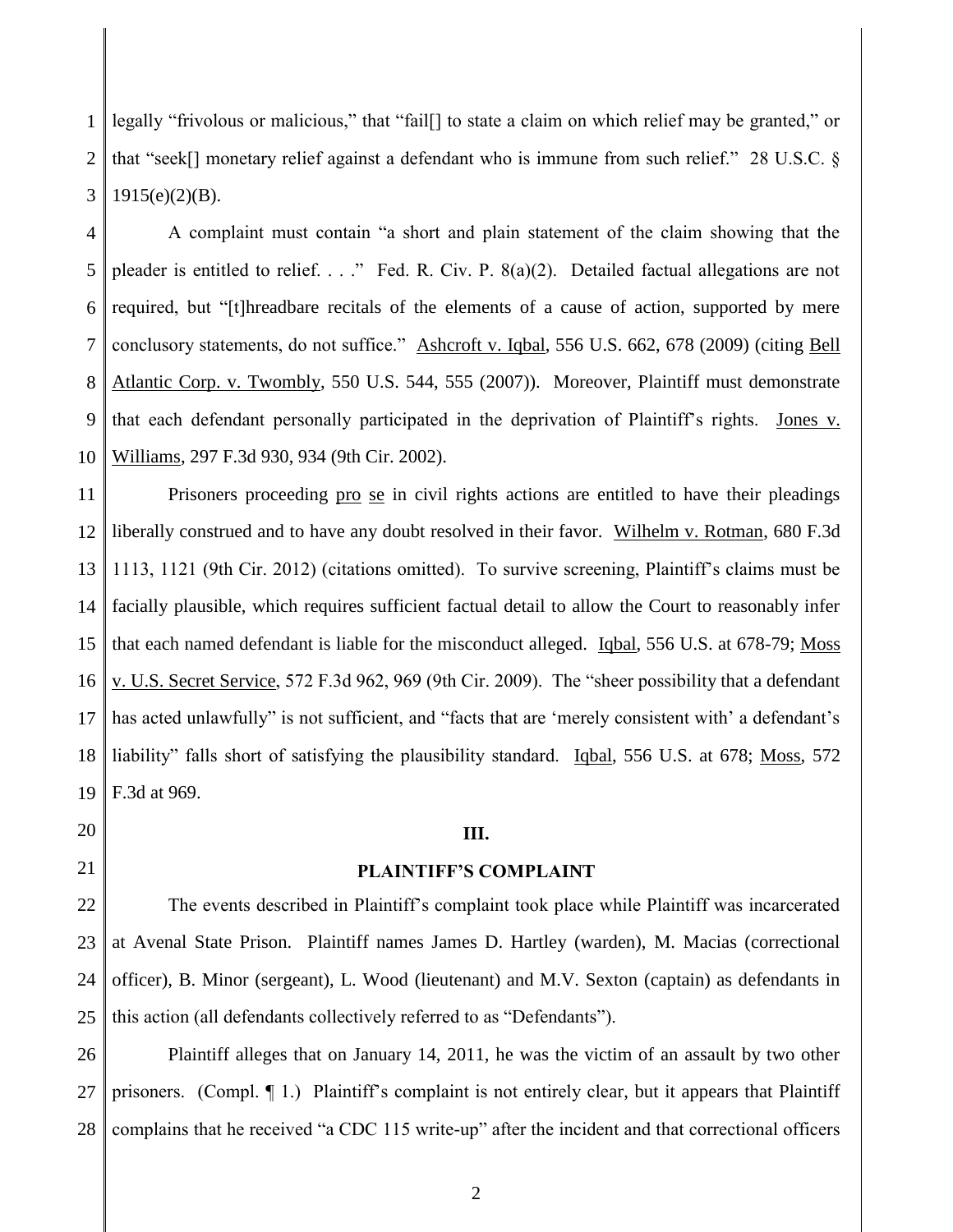1 2 failed to properly investigate the matter. Plaintiff contends that the CDC 115 write-up violated Plaintiff's due process rights and rights under the Eighth Amendment.

## **IV.**

#### **DISCUSSION**

3 4 5

### **A. Eighth Amendment Claim**

6 7 8 9 10 11 12 13 14 Plaintiff contends that his rights under the Eighth Amendment's Cruel and Unusual Punishments Clause were violated. To constitute cruel and unusual punishment in violation of the Eighth Amendment, prison conditions must involve "the wanton and unnecessary infliction of pain." Rhodes v. Chapman, 452 U.S. 337, 347 (1981). "[A] prison official violates the Eighth Amendment only when two requirements are met. First, the deprivation alleged must be, objectively, 'sufficiently serious.'" Farmer v. Brennan, 511 U.S. 825, 834 (1994) (citations omitted). Second, "a prison official must have a 'sufficiently culpable state of mind.' [Citations.] In prison-conditions cases that state of mind is one of 'deliberate indifference' to inmate health or safety." Id. A prison official acts with "deliberate indifference" if:

15 16

17

the official knows of and disregards an excessive risk to inmate health or safety; the official must both be aware of facts from which the inference could be drawn that a substantial risk of serious harm exists, and he must also draw the inference.

18 Id. at 837.

19 20 21 22 23 Plaintiff's complaint does not state a cognizable Eighth Amendment claim. Plaintiff does not allege that the assault from the two inmates was caused by Defendants or that Defendants were aware that the assault and failed to take appropriate action to prevent it. Accordingly, the facts alleged in the complaint do not support the conclusion that Defendants caused the wanton and unnecessary infliction of pain or that they acted with deliberate indifference.

24

### **B. Due Process Claim**

25 26 27 28 Plaintiff contends that his rights under the Due Process Clause were violated. The Due Process Clause protects prisoners from being deprived of liberty without due process of law. Wolff v. McDonnell, 418 U.S. 539, 556 (1974). In order to state a cause of action for deprivation of due process, a plaintiff must first establish the existence of a liberty interest for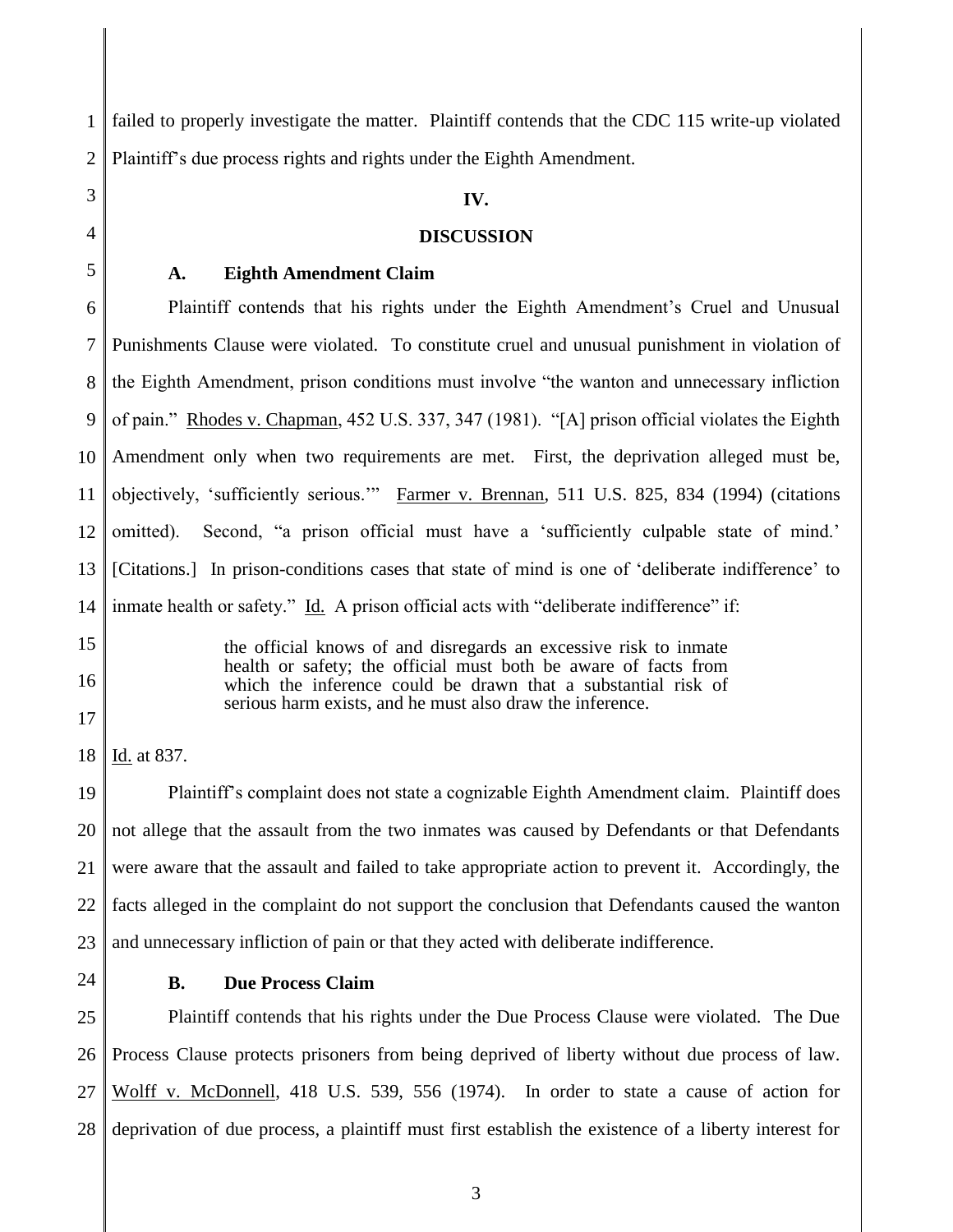1 2 3 4 5 6 7 8 9 which the protection is sought. Liberty interests created by state law are generally limited to freedom from restraint which "imposes atypical and significant hardship on the inmate in relation to the ordinary incidents of prison life." Sandin v. Conner, 515 U.S. 472, 484 (1995). In determining whether a hardship is sufficiently significant enough to warrant due process protection, the Court looks to: (1) whether the challenged condition mirrored those conditions imposed upon inmates in administrative segregation and protective custody and is thus within the prison's discretionary authority to impose, (2) the duration of the condition and the degree of restraint imposed, and (3) whether the state's action will invariably affect the duration of the prisoner's sentence. Ramirez v. Galaza, 334 F.3d 850, 861 (9th Cir. 2003).

10 11 12 13 Plaintiff's complaint does not state a cognizable due process claim. First, Plaintiff does not allege that the CDC 115 write-up that he received resulted in the loss of a liberty interested protected by the Due Process Clause. Plaintiff does not identify the consequences of the CDC 115 write-up in his complaint. 1

14 15 16 17 18 19 20 21 22 23 24 25 26 Second, even assuming that a liberty interest was at stake, Plaintiff does not identified how the CDC 115 write-up process was procedurally deficient. "Prison disciplinary proceedings are not part of a criminal prosecution, and the full panoply of rights due a defendant in such proceedings does not apply." Wolff, 418 U.S. at 556. With respect to prison disciplinary proceedings, the minimum procedural requirements that must be met are: (1) written notice of the charges; (2) at least 24 hours between the time the prisoner receives written notice and the time of the hearing, so that the prisoner may prepare his defense; (3) a written statement by the fact finders of the evidence they rely on and reasons for taking disciplinary action; (4) the right of the prisoner to call witnesses and present documentary evidence in his defense, when permitting him to do so would not be unduly hazardous to institutional safety or correctional goals; and (5) legal assistance to the prisoner where the prisoner is illiterate or the issues presented are legally complex. Id. at 563-71. Plaintiff does not allege that the disciplinary proceedings lacked any of the minimum procedural requirements identified in Wolff. Moreover,

27

 $\overline{a}$ 

28

 $<sup>1</sup>$  The exhibits attached to his complaint, however, suggest that Plaintiff lost good time credits as a result of the CDC</sup> 115 write-up.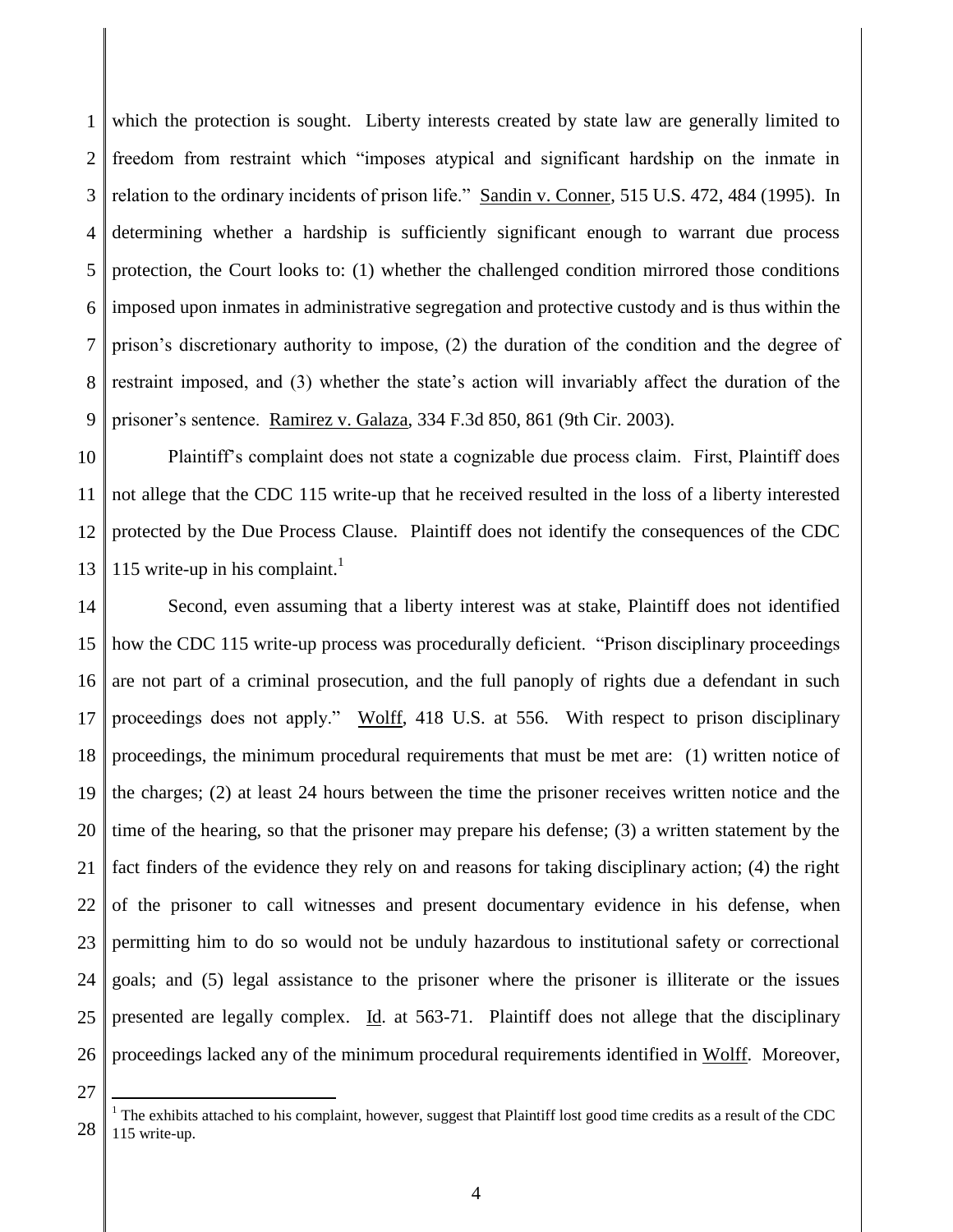1 2 it is worth noting that the exhibits attached to Plaintiff's complaint suggest that Plaintiff was afforded all the procedural requirements afforded by the Due Process Clause.

3 4 5 6 7 8 9 10 11 12 13 14 Finally, the favorable termination rule from Heck v. Humphrey, 512 U.S. 477 (1994), appears to bar Plaintiff's claims. Under Heck, a plaintiff cannot recover damages under Section 1983 for harms caused by actions whose unlawfulness would render a conviction or sentence invalid until after the conviction or sentence has been reversed, expunged, declared invalid or otherwise called into question. Heck, 512 U.S. at 486-87. Although Plaintiff's complaint is not entirely clear, Plaintiff appears to challenge the imposition of disciplinary sanctions stemming from the assault because Plaintiff was the victim and not the assailant. Moreover, the exhibits attached to Plaintiff's complaint show that Plaintiff was disciplined for fighting and lost good time credits as a result. Plaintiff's claim appears to imply the invalidity of the deprivation of his good-time credits. Therefore, Plaintiff's claim under Section 1983 is not cognizable and instead Plaintiff's sole remedy would be a writ of habeas corpus. Edwards v. Balisok, 520 U.S. 641, 643-44 (1997).

15 16 Based upon the foregoing, Plaintiff fails to state any cognizable Due Process claims under Section 1983.

17

# **C. Individualized Inquiry into Causation**

18 19 20 21 22 23 24 25 26 The Court notes that Plaintiff's complaint does not clearly allege how each individual defendant is responsible for the harm alleged in the Complaint. "A person deprives another 'of a constitutional right, within the meaning of section 1983, if he does an affirmative act, participates in another's affirmative acts, or omits to perform an act which he is legally required to do that *causes* the deprivation of which [the plaintiff complaints.'" Leer v. Murphy, 844 F.2d 628, 633 (9th Cir. 1988) (quoting Johnson v. Duffy, 588 F.2d 740, 743 (9th Cir. 1978)). "The inquiry into causation must be individualized and focus on the duties and responsibilities of each individual defendant whose acts or omissions are alleged to have caused a constitutional deprivation." Id.

27 28 Here, Plaintiff does not provide clear allegations showing how each individual defendant's actions caused the constitutional deprivation alleged. Accordingly, Plaintiff's claims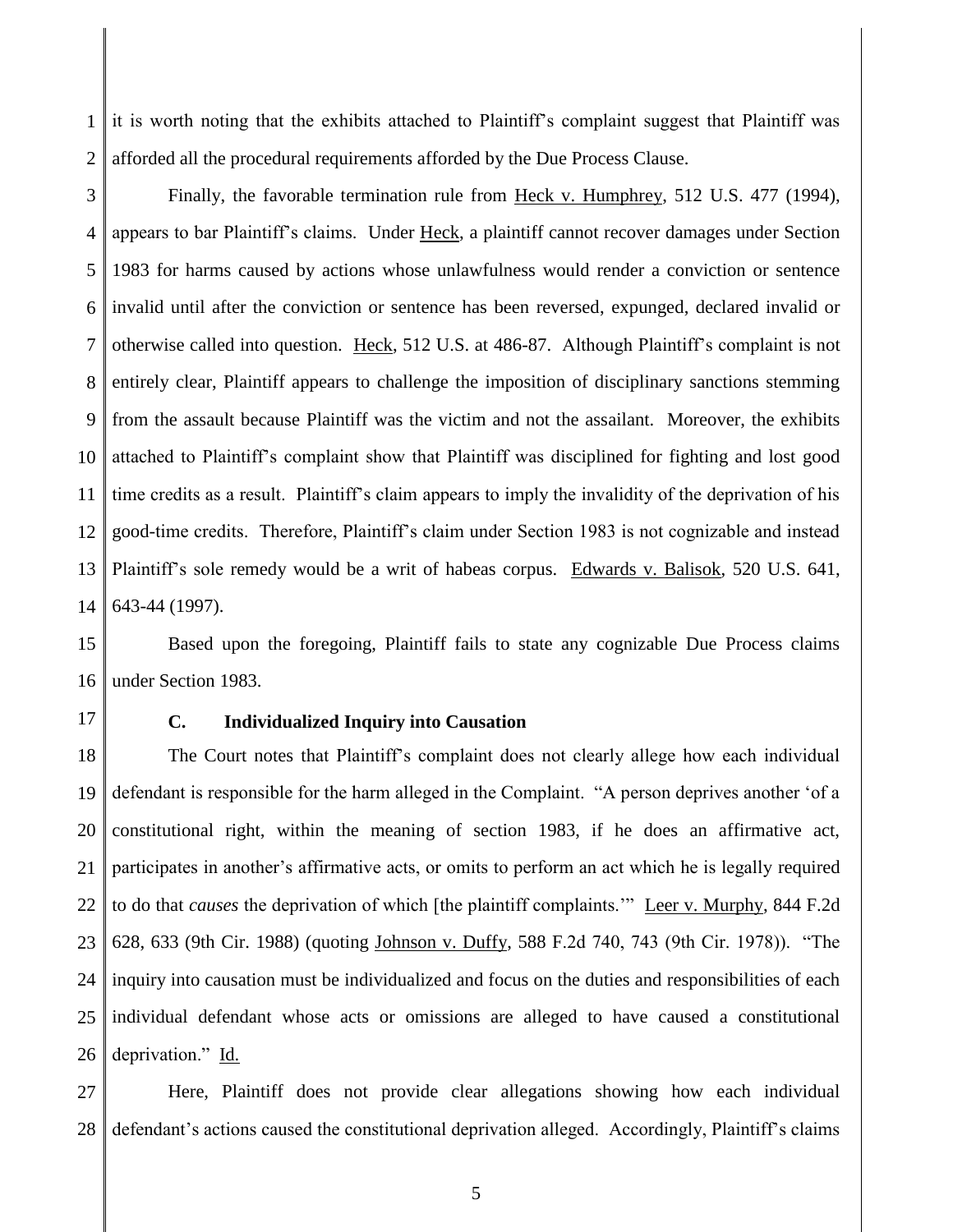1 are not cognizable.

22 23 24 **V.**

# **CONCLUSION AND ORDER**

For the reasons set forth above, the Court finds that Plaintiff's complaint fails to state any cognizable claims. Plaintiff is granted leave to file an amended complaint within thirty days. Noll v. Carlson, 809 F.2d 1446, 1448-49 (9th Cir. 1987). Plaintiff may not change the nature of this suit by adding new, unrelated claims in his amended complaint. George v. Smith, 507 F.3d 605, 607 (7th Cir. 2007) (no "buckshot" complaints).

9 10 14 Plaintiff's amended complaint should be brief, Fed. R. Civ. P. 8(a), but must state what each named defendant did that led to the deprivation of Plaintiff's constitutional or other federal rights. Iqbal, 556 U.S. at 678. "The inquiry into causation must be individualized and focus on the duties and responsibilities of each individual defendant whose acts or omissions are alleged to have caused a constitutional deprivation." Leer v. Murphy, 844 F.2d 628, 633 (9th Cir. 1988). Although accepted as true, the "[f]actual allegations must be [sufficient] to raise a right to relief above the speculative level . . . ." Twombly, 550 U.S. at 555 (citations omitted).

16 17 18 19 Finally, an amended complaint supersedes the original complaint, Forsyth v. Humana, Inc., 114 F.3d 1467, 1474 (9th Cir. 1997); King v. Atiyeh, 814 F.2d 565, 567 (9th Cir. 1987), and must be "complete in itself without reference to the prior or superseded pleading," Local Rule 220.

Based on the foregoing, it is HEREBY ORDERED that:

1. The Clerk's Office shall send Plaintiff a civil rights complaint form;

- 2. Plaintiff's complaint, dated October 3, 2011, is dismissed for failure to state a claim upon which relief may be granted;
	- 3. If Plaintiff wishes to amend, he must file an amended complaint within **thirty (30) days** from the date of service of this order; and
- 26  $//$

25

- 27  $111$
- 28 / / /